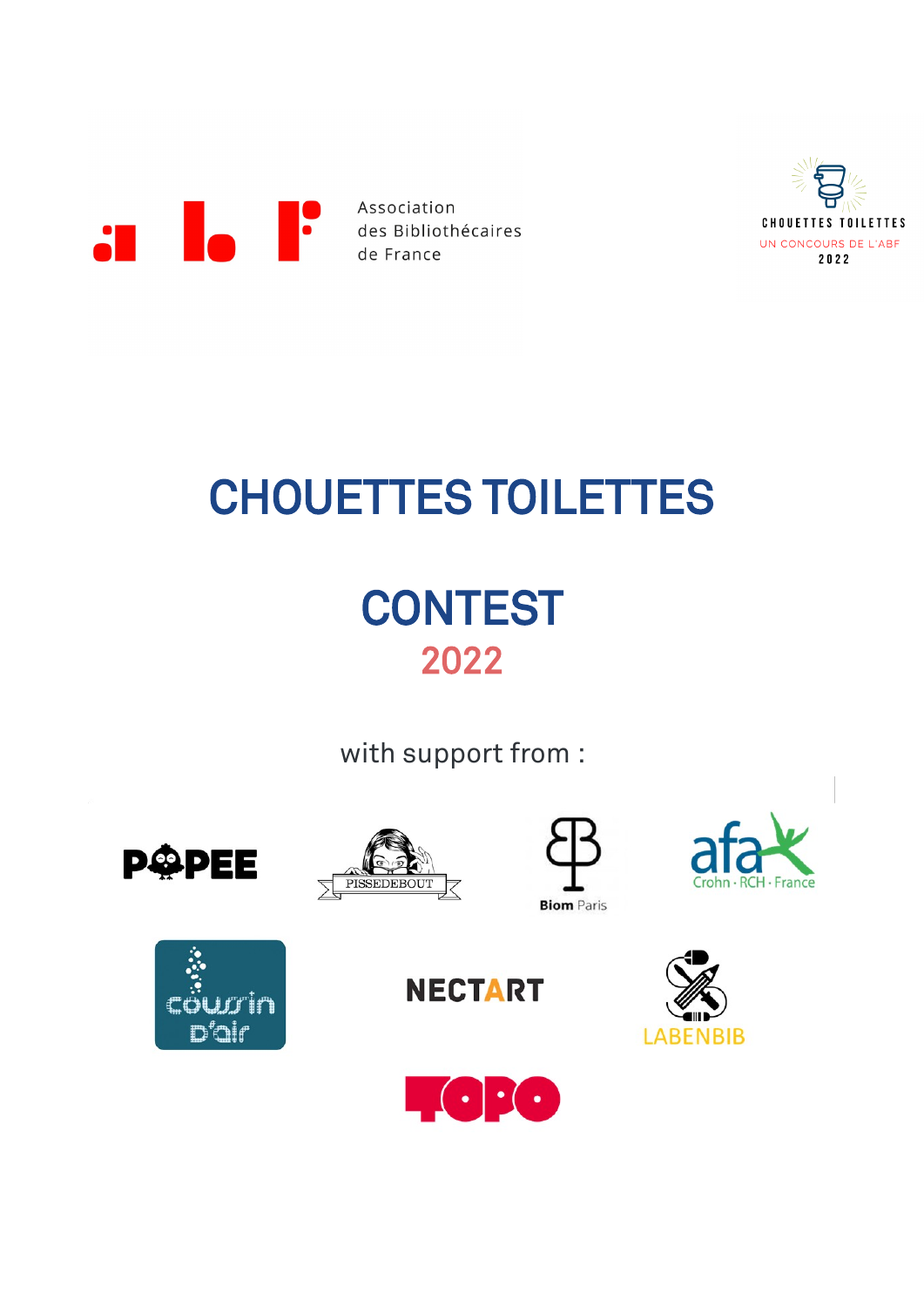### Presentation of the contest

In 2021, the Association des Bibliothécaires de France (ABF) took on an atypical but essential subject: toilets. We organized the "Chouettes Toilettes" contest to promote ways to concretize the principles of accessibility and inclusion in these little corners of our establishments! After the great success of this first edition, we decided not to stop there and are re-launching the contest for 2022.

Because they are a central element of a quality reception, a place that is sometimes neglected or a source of tension with library patrons, toilets are a space that deserves to be, like all the others, to be thought of in a reasoned way.

Sustainable development, inclusion, comfort of use, special services... this competition has demonstrated the inventiveness and reflections of the profession in terms of reception.

In 2022, libraries are again invited to showcase the inventiveness and attention to detail that enable them to offer everyone a nice bathroom...

Three prizes will be awarded at the end of this competition, during the 67th annual ABF Congress which will take place from June 2 to 4, 2022 in Metz. They will reward both the inclusive approaches and the quality of service offered (but also the aesthetic quality, humor, quirk…).

Because accessibility is mandatory and written into the law, the jury will make sure that participants respect the provisions in force, while inviting all libraries, small and large, associative, academic, general or specialized to participate!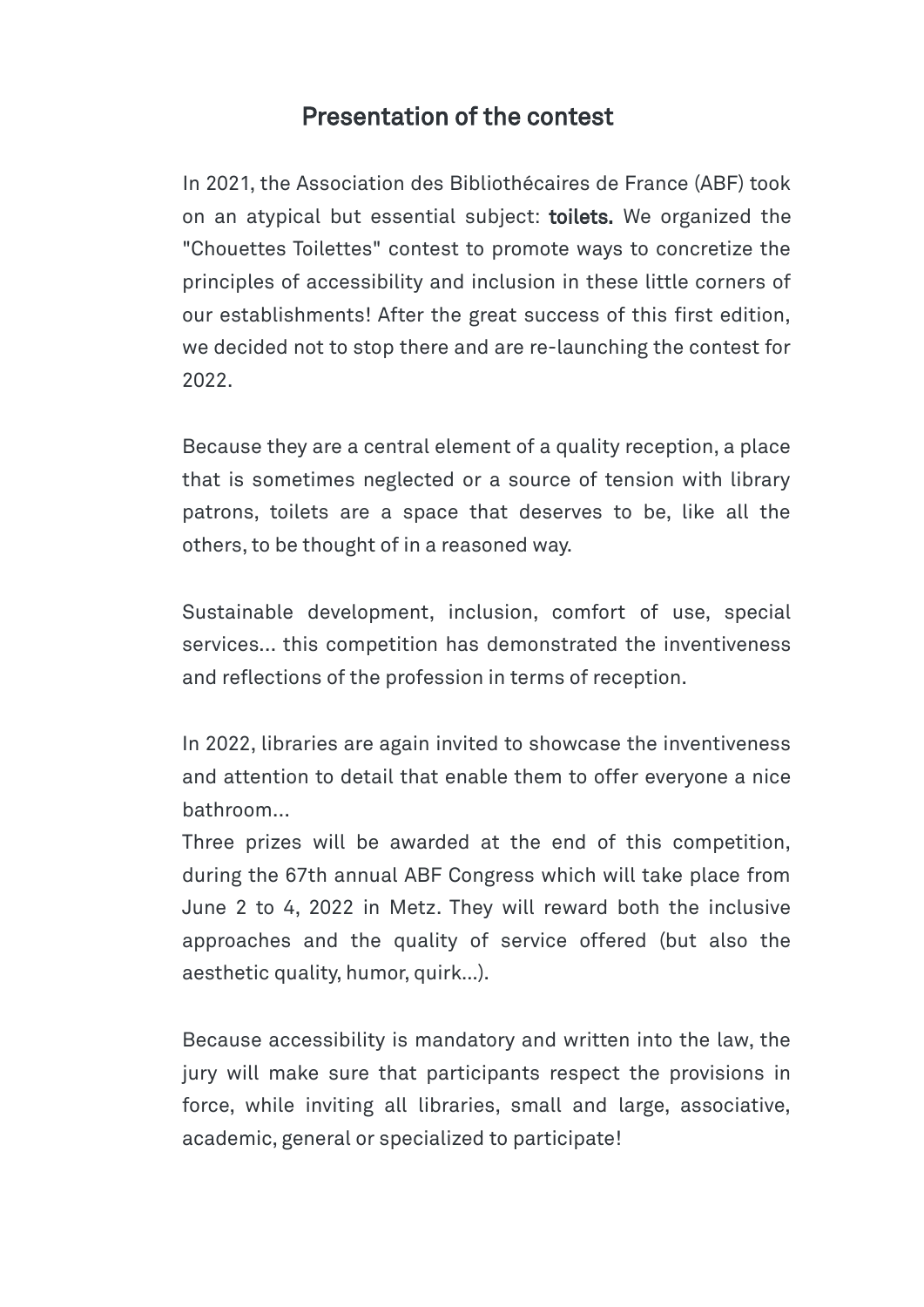The jury will include the founders of this prize, Amandine Jacquet and Vincent de Lavenne, as well as the new members of the team (Nathalie Clot, Sophie Cornière, Claire Gourdon), a member of the ABF's Accessibility Commission (Hélène Brochard) and a member of the ABF's Légothèque Commission (Virginie Delrue), as well as a number of qualified personalities.

#### Learn more about the 2021 edition :

- Slideshow of the 2021 Awards : [http://www.abf.asso.fr/fichiers/file/ABF/chouettes\\_toilettes/diapora](http://www.abf.asso.fr/fichiers/file/ABF/chouettes_toilettes/diaporama_remise_prix.pdf)  [ma\\_remise\\_prix.pdf](http://www.abf.asso.fr/fichiers/file/ABF/chouettes_toilettes/diaporama_remise_prix.pdf) (in french)
- Intégralité de la remise des prix lors du Congrès annuel 2021 de l'ABF : [Congrès ABF 2021 - R1 Remise des prix du concours Chouettes](https://www.youtube.com/watch?v=17ktvV01PVw)  [Toilettes – YouTube](https://www.youtube.com/watch?v=17ktvV01PVw) (in french)
- Our library toilets [Check-list](https://drive.google.com/file/d/16roYLLrKBc3tKYEEB6KrS0KtmTSPHUIM/view) (in French)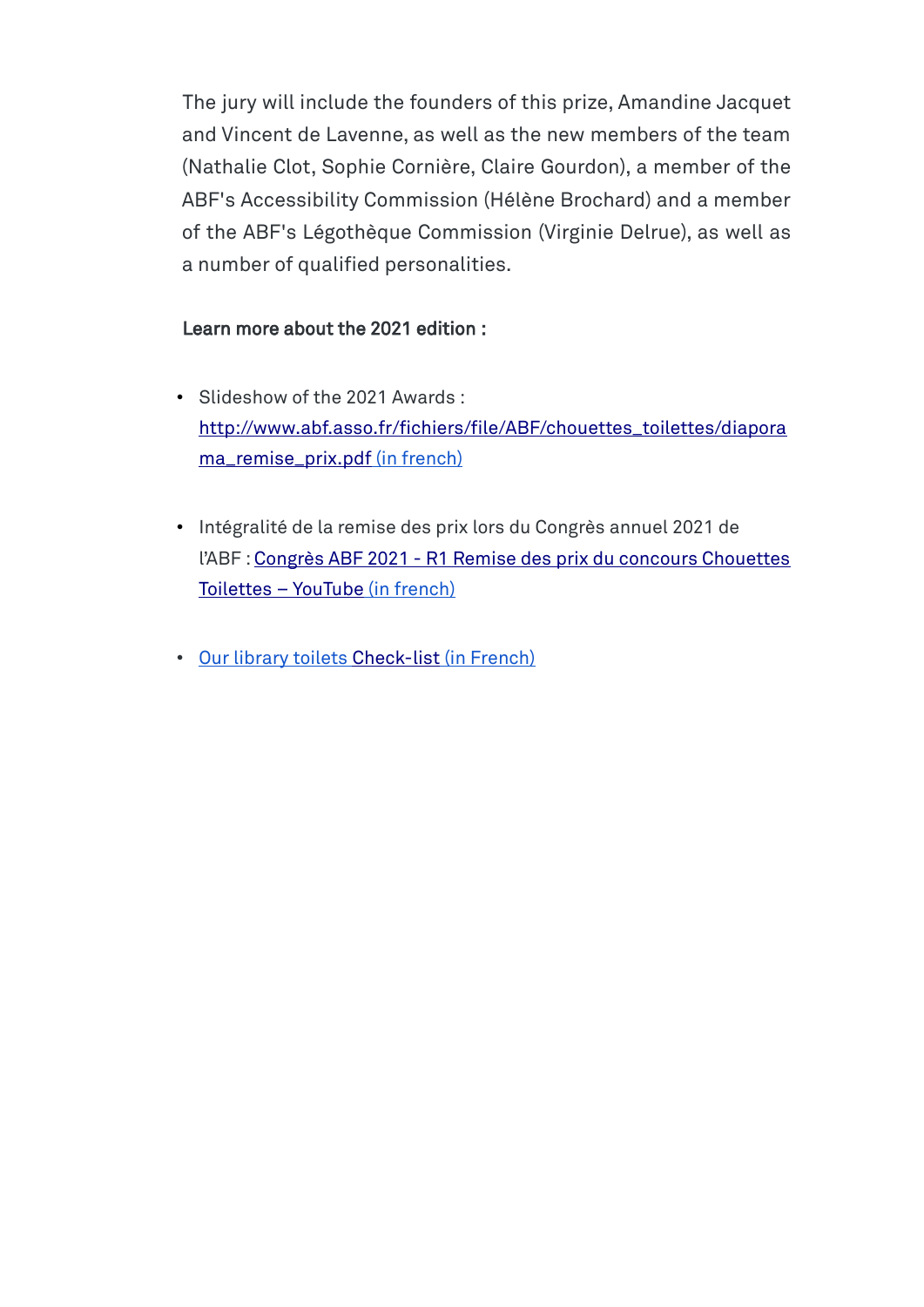## Rules of the competition

### Article 1 - Conditions of participation

1.1 The competition is free of charge and open to any public, university, association or private library. It is organised under the Association des Bibliothécaires de France (ABF), hereafter referred to as "the organiser" or "the organisers".

1.2. Participation in the competition implies irrevocable and unconditional acceptance of the terms and conditions of these rules (the "Rules").

1.3. The competition is limited to one entry per library. Only one prize will be awarded per library designated as the winner.

1.4. In order for the entry to be valid, the participating library must be up to the laws and rules of the relevant country regarding its accessibility to the premises (In France, relevant law No. 2005-102 of 11 February 2005 for equal rights and opportunities, participation and citizenship of disabled people, as well as article 12 (relating to sanitary facilities) of the order of 8 December 2014 setting out the provisions for the application of articles R. 111-19-7 to R. 111-19-11 of the construction and housing, Code and Article 14 of Decree No. 2006-555 relating to accessibility for disabled persons. This provision is imperative. Foreign libraries are requested to respect the regulations set out in their country. Interested parties can refer to this illustrated guide to check their compliance. The International Federation of Library Associations (IFLA) also provides a checklist on the subject.

1.5. Failure to comply with the conditions of participation set out in these Rules will result in the cancellation of the application entry.

1.6 The game is subject to the regulations of French law applicable to games and competitions.

#### Article 2 - Schedule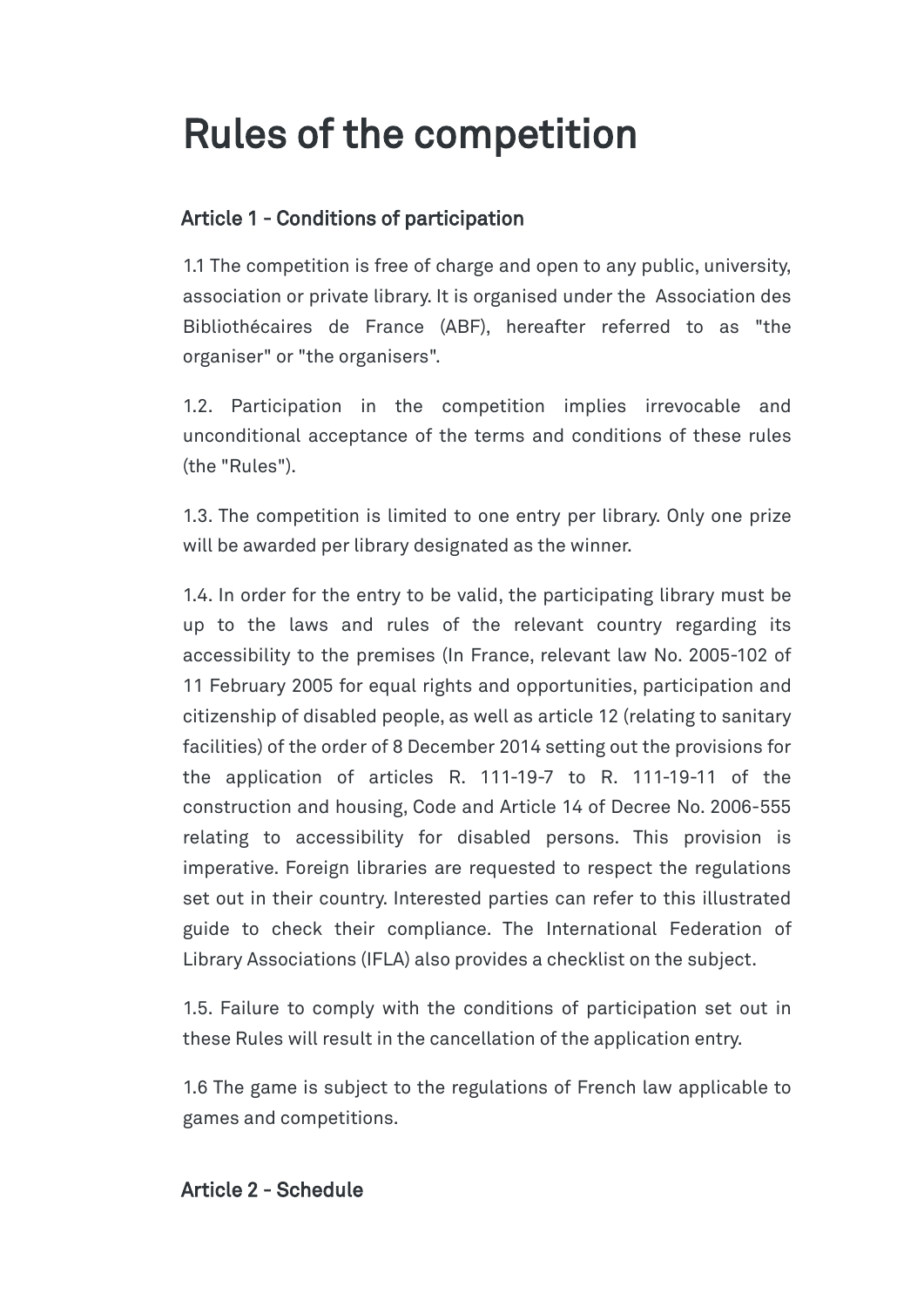2.1. Entries must be sent to the jury before Friday 13 May 2021, 6pm.

2.2. The prize-giving ceremony will take place during the Association des Bibliothécaires de France conference in Metz, France, from 2 to 4 June 2022 (date and time to be specified).

### Article 3 - Applying

3.1. To apply, libraries must provide the jury with an application form, a version of which is available below.

3.2. The application form may include annexes if the information and documents requested are not sufficient to present the application.

3.3. Libraries should be careful not to include too many annexes in order to avoid complicating the review of the application. The person indicated in the file will be considered as the "representative" of the library.

3.4. The candidate will submit a single application and will automatically compete for all the prizes open in this edition of the competition.

3.5. The application may be written in French or English.

3.6. The application must be provided in digital form, including the application form, the requested documents and any annexes, in the form of a .pdf file not exceeding 10 pages and 5MB

3.7. Photos must be of at least 200 dpi quality

3.7. The organisers recommend using open and non-proprietary formats for their attachments in order to not complicate the examination of the application.

3.8. The application should be sent to the following email address: chouettestoilettes@gmail.com

3.9. An acknowledgement of receipt of the application will be provided by the organisers in the form of an email confirming its validity.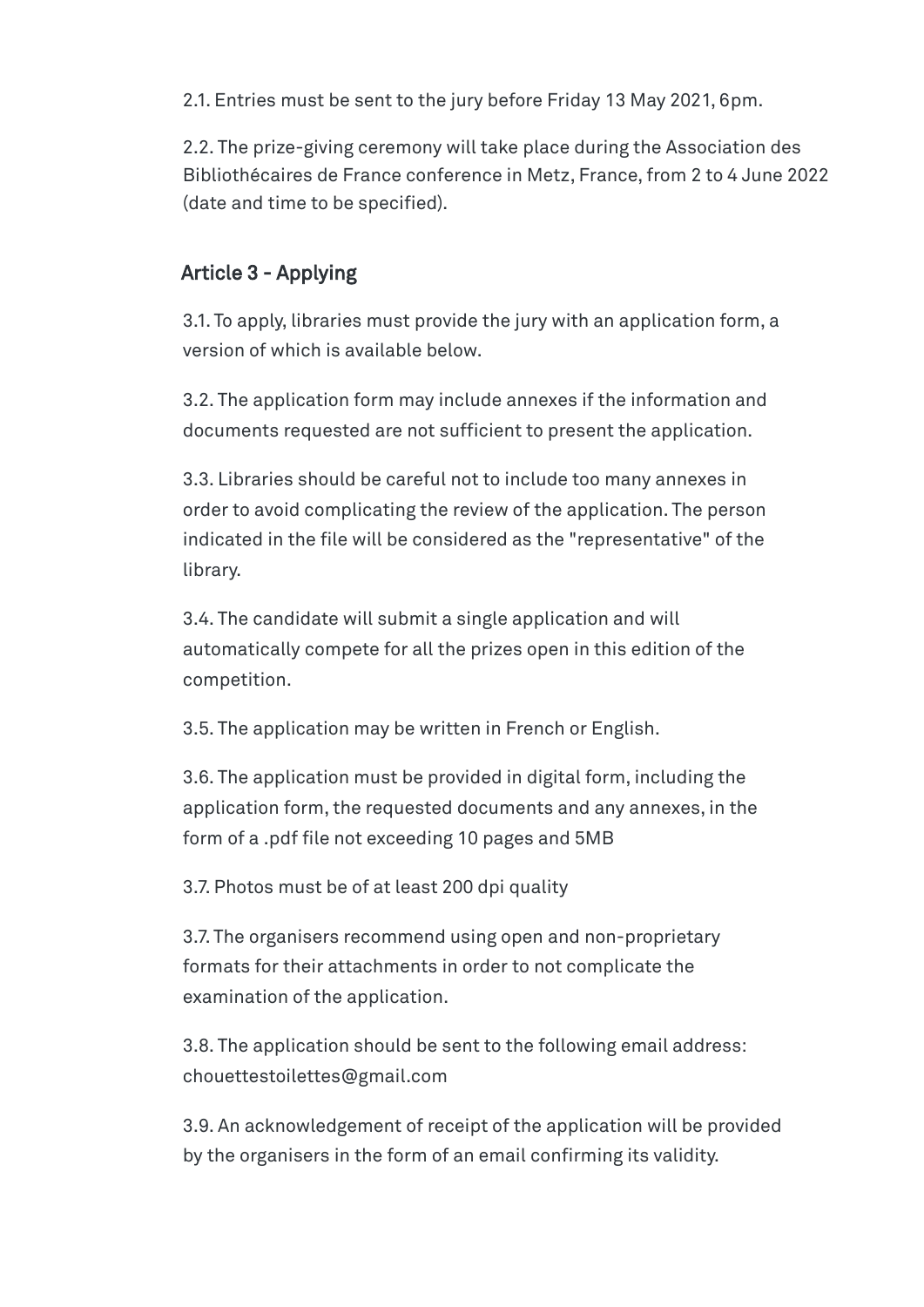### Article 4 - Use of participants' personal data

4.1. In accordance with the French Data Protection Act of 6 January 1978, participants in the competition have the right to a right of access, rectification (i.e. complementing, updating and blocking) and withdrawal of their personal data.

The personal information of participants is collected by the organiser solely for the purpose of monitoring the competition and is essential for participation in the competition.

4.2. Applications will not be made public by the competition organisers. They will be deleted following the awarding of the prizes.

4.3. The photos and information provided, except for personal data, as well as the photos taken during the award ceremony, may be used by the organiser for communication purposes for a period of 3 years and kept in the archives without any time limit.

### Article 5- Examination of applications

5.1. The members of the jury for the second edition of the "Chouettes Toilettes" competition are : Hélène Brochard, Nathalie Clot, Sophie Cornière, Virginie Delrue, Claire Gourdon, Amandine Jacquet, Vincent de Lavenne, hereinafter referred to as "the jury", as well as qualified personalities.

5.2. Each valid application will be examined by the members of the jury, who will judge the conformity and relevance of the content.

5.3. The jury will award the prizes. Depending on the quality of the entries, its members reserve the right to award one or more special prizes.

### Article 6 - List of results and prize-giving

6.1. The results will be published on social networks and on the ABF website (and if possible, in the press).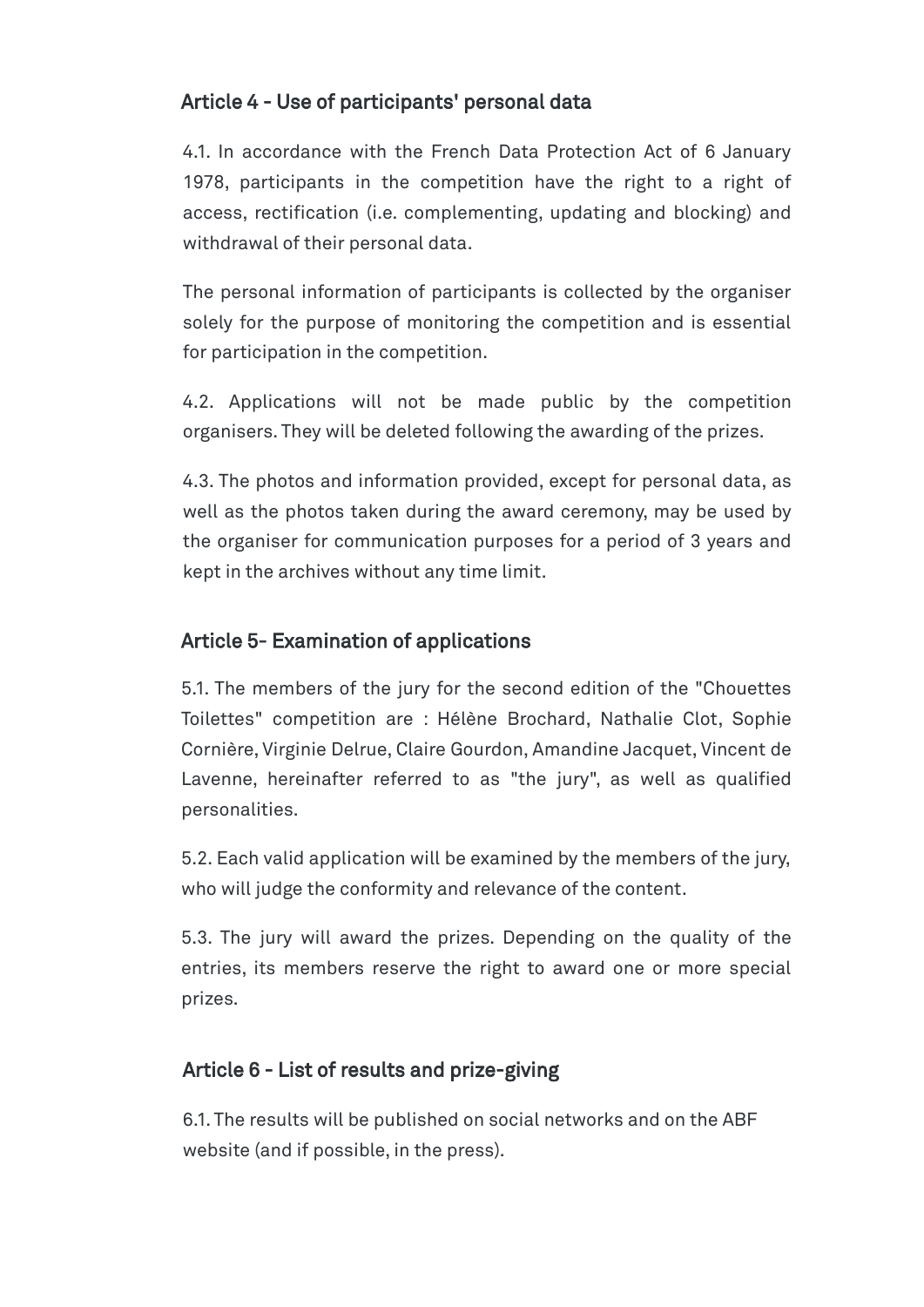6.2. The prizes will be awarded during the ABF congress which will take place from 2 to 4 June 2022 in Metz. In case of cancellation of the congress, competitors will be notified by e-mail of the results of the competition and, depending on the prize won, will receive it by post (according to the terms of article 6.4) or collect it from the ABF offices (30 rue de Chabrol in Paris) or from the ABF stand at the next congress.

6.3. Prizes may be awarded to representatives of the libraries that have won the prizes.

6.4 The prizes will be divided into 2 categories: 3 prizes for "small" libraries (serving a community of 5000 users or less, or an intermunicipality or inter-university community of 25,000 users or less); 3 prizes for libraries serving more than the above-mentioned limits.

6.5. In the event that it is not possible to deliver the prizes to the winning libraries, they will be sent by the organisers in accordance with the

by the organisers according to the contact details given in the application form.

6.6. As the possibility of awarding prizes is dependent on the participation of partners, prizes may be awarded without a corresponding prize.

#### Article 7 - Liability

7.1. The organiser shall not be held liable for the impossibility of contacting each winner, nor in the event of loss, theft or misplacement.

in the event of loss, theft or damage to the prize during its delivery. The organiser cannot be held responsible for

be responsible for any errors in the name, address and/or contact details provided by the persons who

persons who have taken part in the competition.

7.2. The competition organiser declines all responsibility for any incidents that may occur during the use of the prize awarded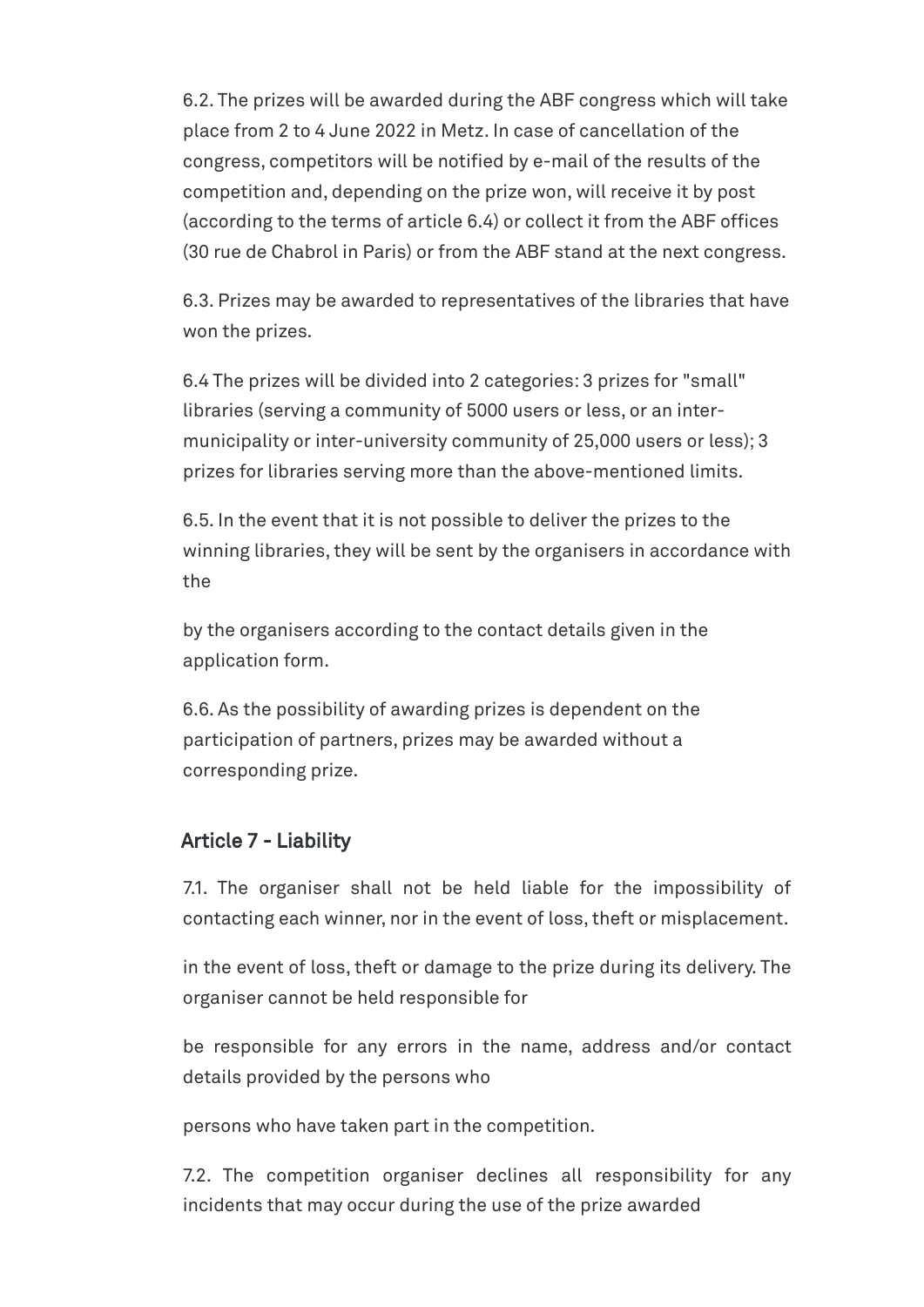The competition organiser declines all responsibility for any incidents that may occur during the enjoyment of the prize awarded and/or as a result of its use and/or its consequences. The organiser reserves the right, if circumstances

circumstances so require, to shorten, extend, modify, interrupt, postpone or cancel the competition and the awarding of prizes, without

prizes, without the organiser being held liable.

7.3. Any modification will be the subject of an amendment that will be posted on the ABF website, on the page dedicated to the competition (see

article 8.1). In case of modification of the present rules, libraries that have already submitted their application will be informed

by e-mail or telephone of the new provisions in force.

7.4. The organiser declines all responsibility in the event of malfunctions that prevent access and/or the smooth running of the competition, particularly in the case of

The organiser declines all responsibility in the event of malfunction preventing access and/or the proper running of the competition, in particular due to external malicious acts. The use of robots or any other similar

similar processes to participate in the competition mechanically or otherwise is prohibited, the violation of this rule

violation of this rule will result in the definitive elimination of its creator and/or user.

7.5. The organiser may cancel all or part of the competition if it appears that fraud has occurred in any form whatsoever, in particular in the form of

in any form whatsoever, in particular in a computerised manner in the context of participation in the competition or the determination of the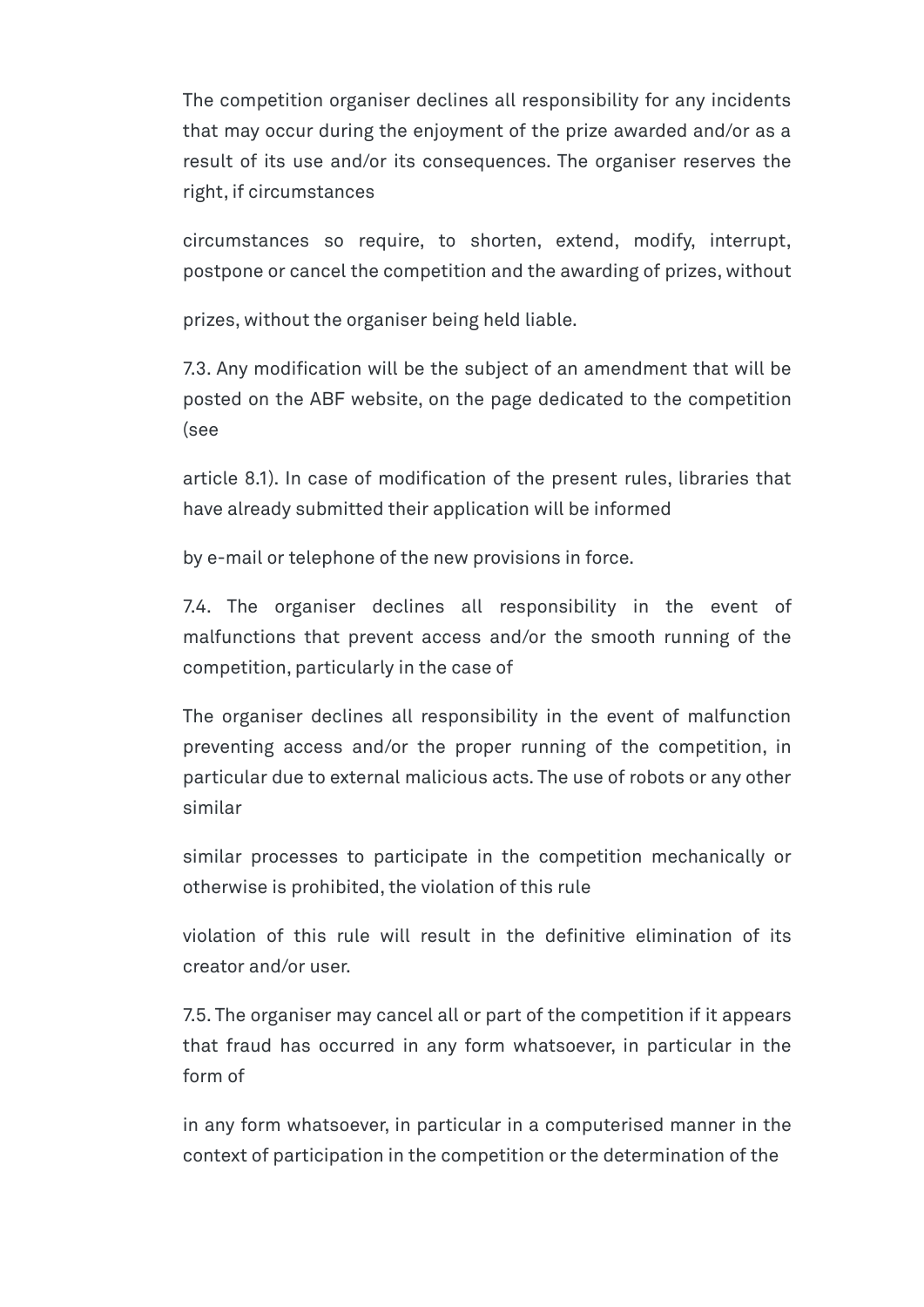of the winners. In this case, it reserves the right not to award the prizes to the fraudsters and/or to prosecute the authors before the competent courts.

before the competent jurisdictions the authors of such fraud.

### Article 8 - Accessibility of the rules

8.1 The rules can be consulted freely on the website of the Association des Bibliothécaires de France (ABF) at the following address: www.abf.asso.fr/chouettestoilettes2022 at any time, or sent by the organiser on written request from any participant by writing to the postal address of the competition visible below (8.2) in the present rules.

8.2. Any non-electronic communication with the competition organisers must be sent to the postal address :

Concours Chouettes Toilettes 2022

à l'attention de Virginie Delrue

Association des Bibliothécaires de France

31, rue de Chabrol

75010 Paris

FRANCE

### Article 9 - Applicable law

Participants acknowledge without reservation that the mere fact of participating in this competition makes them subject to French law, regarding rules mentioned above and below.

Applications must be sent to the address mentioned in article 8.2. at the latest on the 13th of May 2022 at 6pm (Paris time), which corresponds to the end of the application deadline.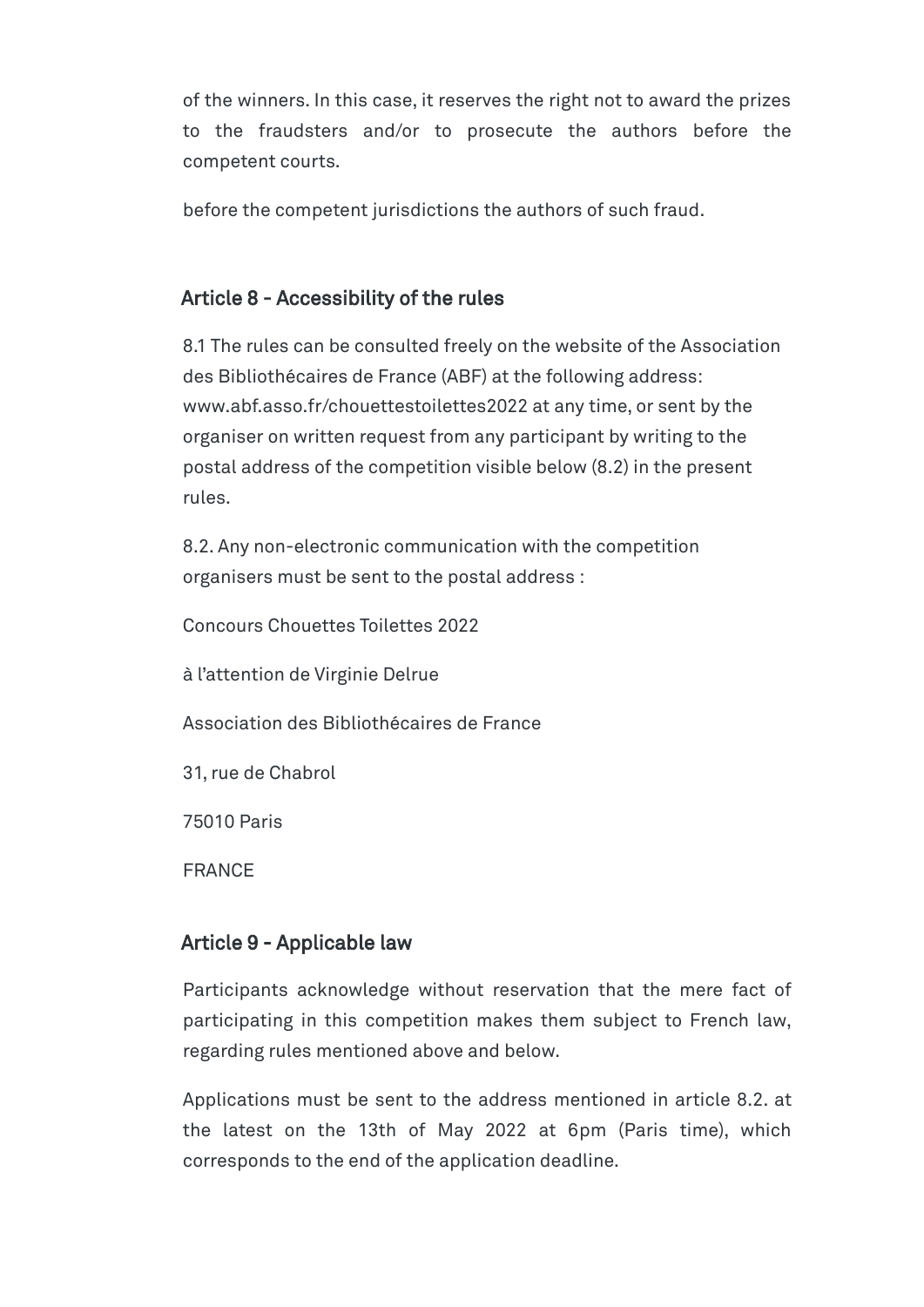## Application Form

## Form to fill out

### Contact information for the library or library network

Name of participating library:

Street address :

City and zip code (if applicable):

Country :

### Type of library:

- $\Box$  communal
- $\square$  inter-communal
- $\square$  university library
- $\square$  school library
- $\Box$  associative
- $\Box$  specialized (museum, institution...)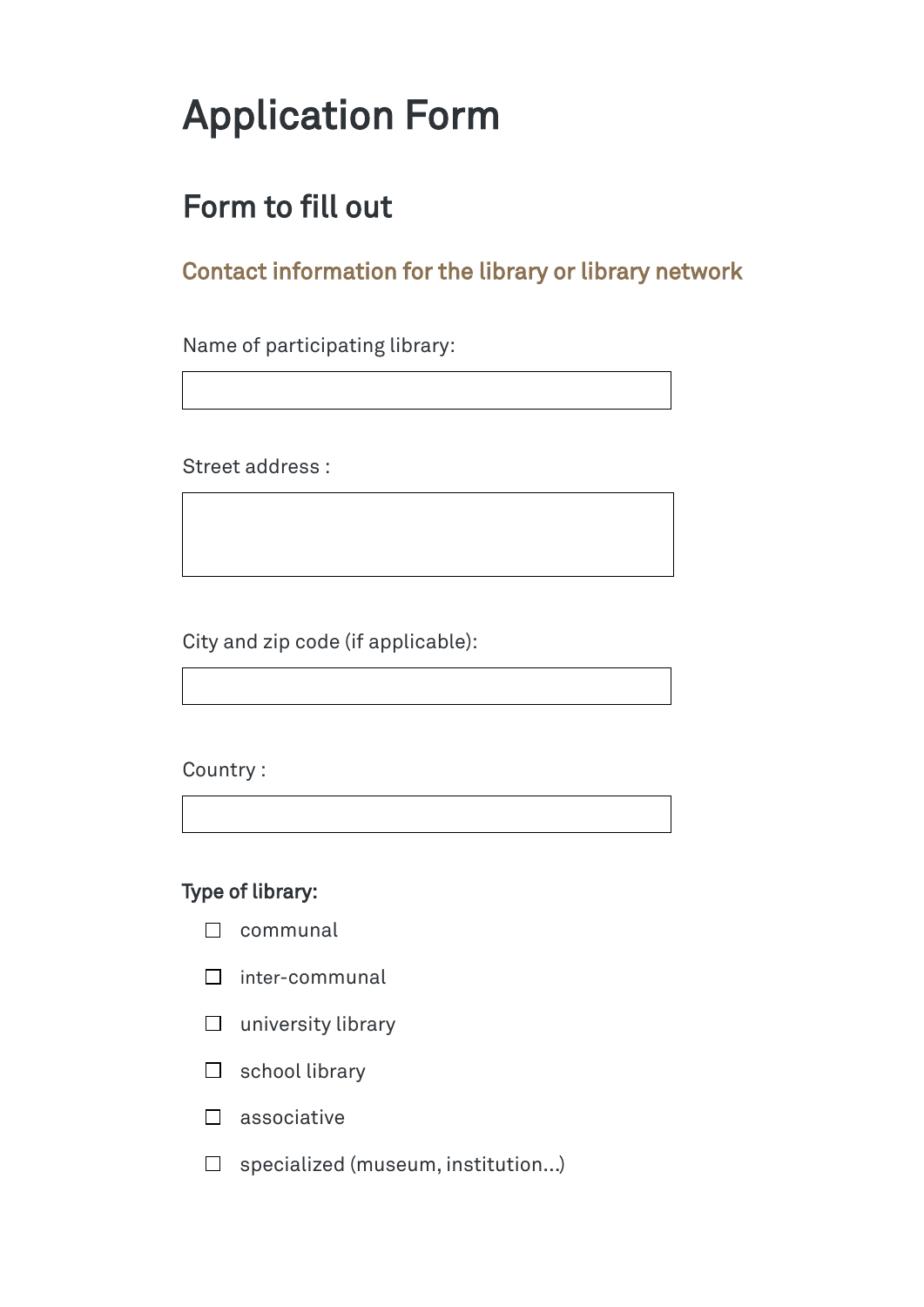| other (Specify : |  |  |
|------------------|--|--|
|------------------|--|--|

Area space available to the public

m² (square meters, if you don't have the

information in this format please put any other measurement)

Total number of toilet stalls:

## Contact information for the person submitting the library application

Name :

Email adress :

Phone number :

certifies that the library

complies with the legal requirements for accessibility of the premises, as set forth in section 1.4 of the above regulations, and that the sanitary facilities are accessible to all in accordance with the legal requirements for accessibility of the premises, as set forth in section 1.4 of the above regulations.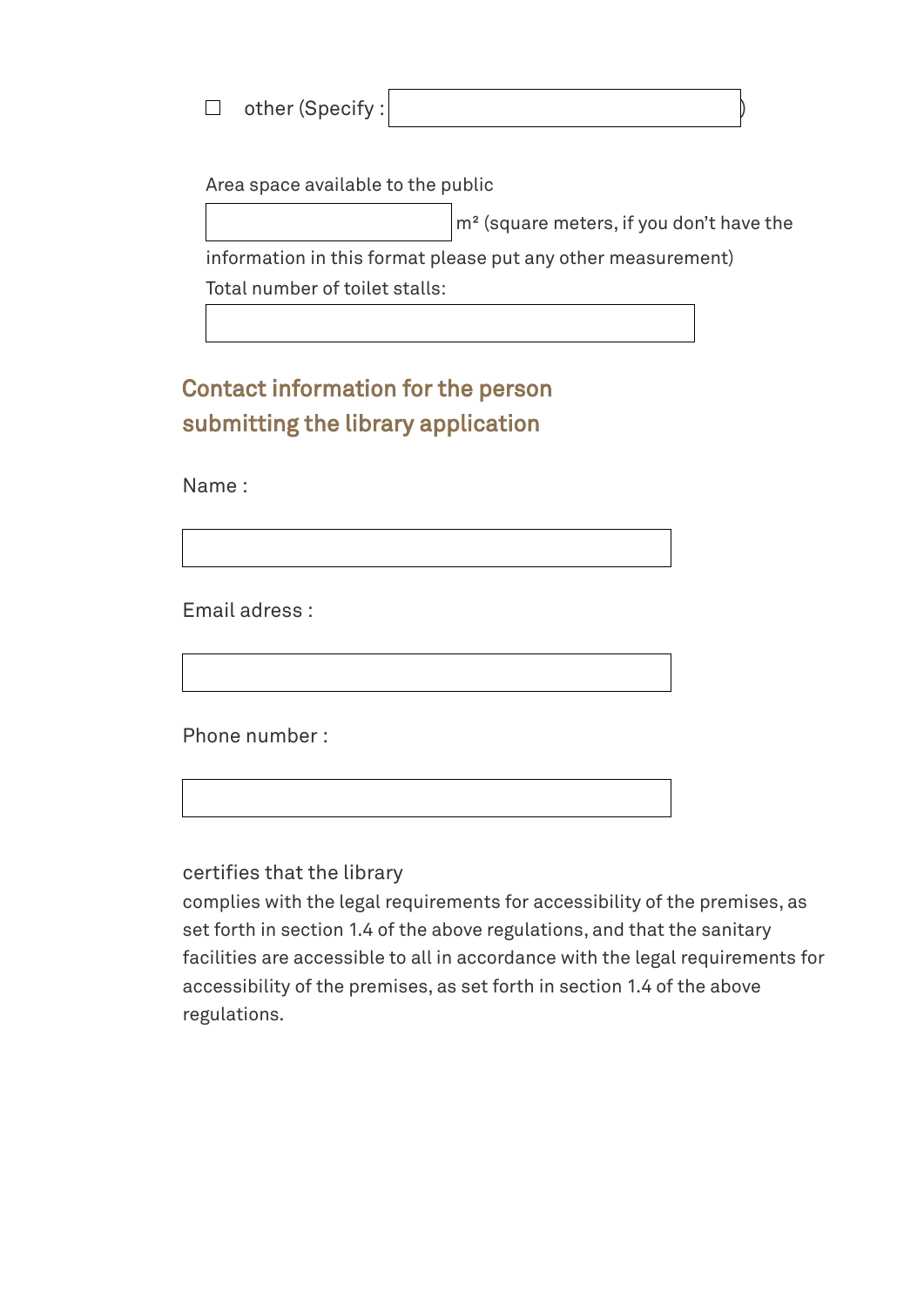## Design and aesthetics

You must attach 3 to 5 photos to show the aesthetic aspects (particular atmosphere, decoration...) and the design of the sanitary facilities of your library, with a quality at least equal to 200 dpi.

## Inclusion and quality of service

You must attach 3 to 5 photos to show the particular services offered in your library's washrooms, of a quality equal to at least 200 dpi.

Beyond the essential cleanliness, what services are provided to the public in your library's restrooms? (please check boxes)

### **Accessibility**

 $\Box$  accessible to people with reduced mobility (location, push

button, no bellman, low coat rack, large and adapted toilets, ...)

- $\Box$  free toilets
- $\Box$  toilets listed in apps and other guides as being free and available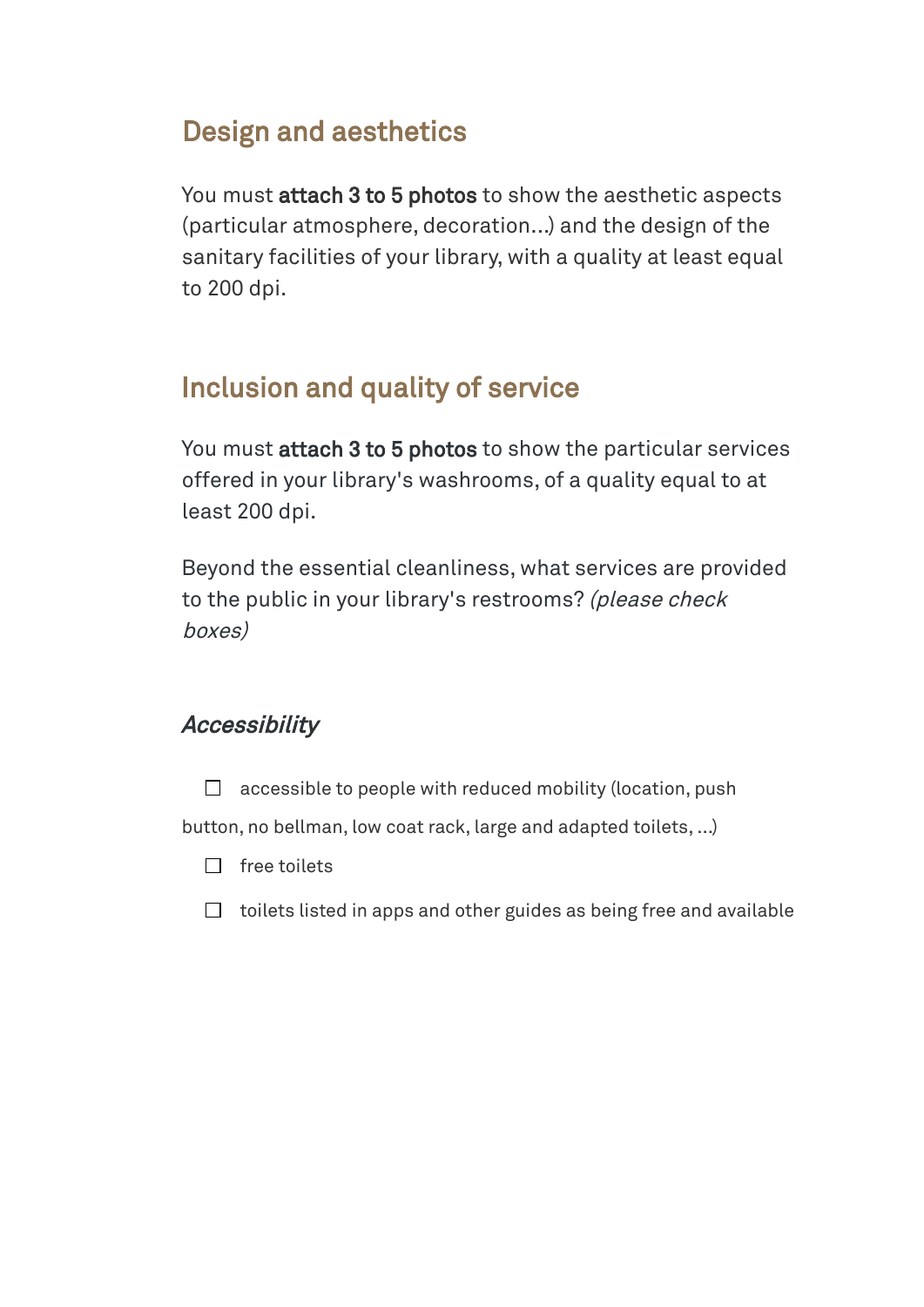### **Security**

 $\Box$  warning devices (contacts with associations fighting against suicide, child abuse, battered women, etc.)

- $\Box$  alarm devices (in case of discomfort, etc.)
- $\Box$  syringe bins (for disposal of medical waste)
- $\Box$  blue neon lights to fight drug injection

### Hygiene and comfort

- $\Box$  Covid-19 cleaning kit at the entrance
- $\Box$  toilet paper in every stall (not only in the common areas)
- $\Box$  toilet brushes
- $\Box$  toilet seat and flaps
- $\Box$  material to clean toilet seats or toilet seat protections
- $\Box$  garbage cans in each toilet
- $\Box$  Coat rack in each toilet
- $\Box$  shower(s) open to the patrons

### Intimacy, self-construction, gender equality and inclusion

- $\Box$  mirror(s)
- $\Box$  free supply of menstrual pads and tampons
- $\Box$  change of clothes available to patrons
- $\Box$  supply of female urination devices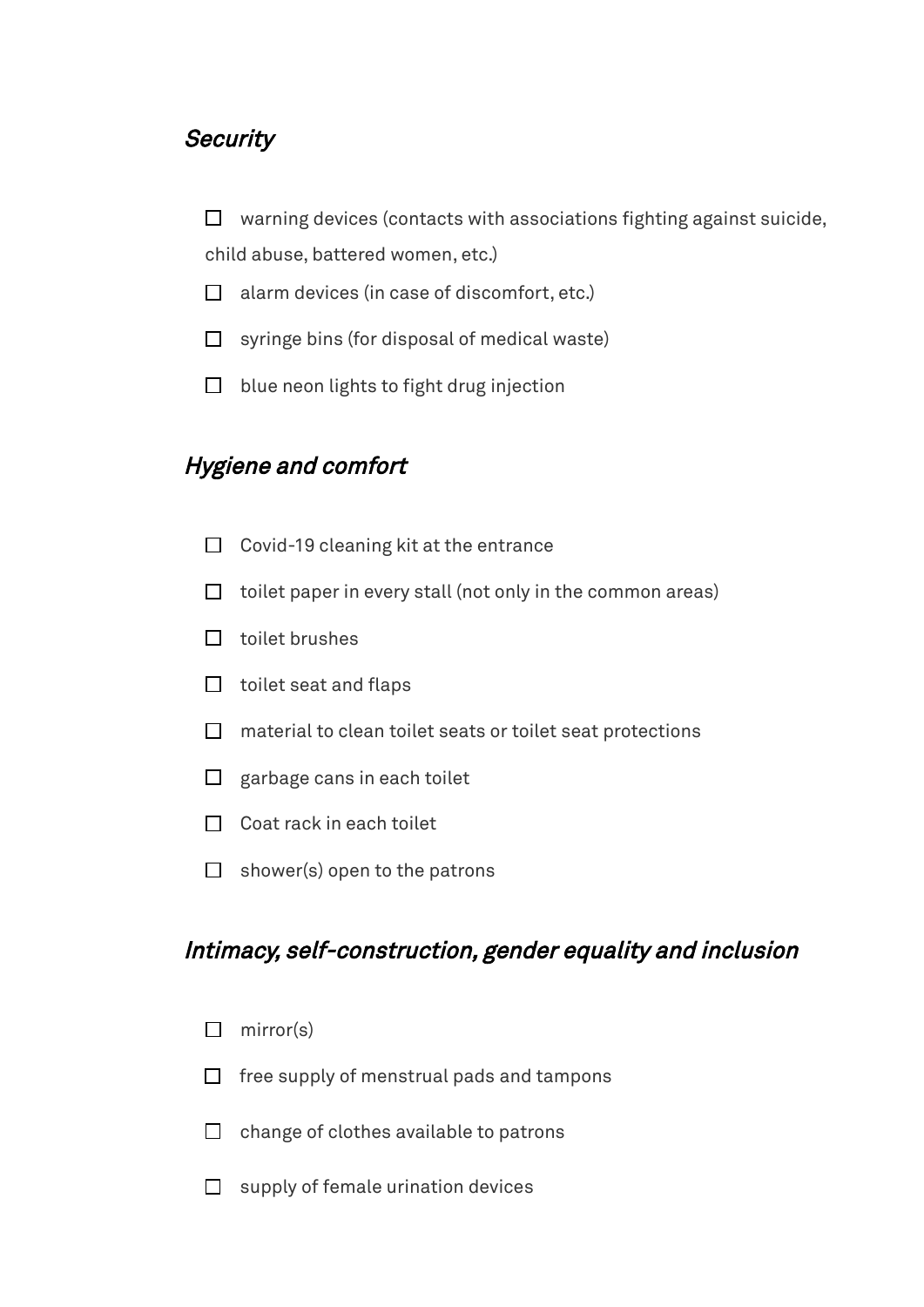$\Box$  condom dispenser

sinks in the cabins (to wash yourself or objects such as menstrual  $\Box$ cups, medical bags, etc.)

- $\Box$  female urinals
- $\Box$  gender-neutral toilets (without male/female logos on the doors)

in case of gendered toilets: number of male toilets and urinals :

number of female toilets and urinals:

### Family and children

 $\Box$  family inclusive toilets (1 toilet for children and 1 toilet for adults in the same cabin)

- low toilet, booster seat, toilet adapter, potty for hygiene training  $\Box$
- multiple height sinks and mirrors (high and low) П.
- $\Box$  changing tables

 $\Box$  if it applies : changing tables both in men AND women's toilets, or a place accessible to all

### A reading space ? A way to communicate with library patrons ?

- books and magazines to read  $\Box$
- $\Box$  expression wall (such as a writable surface, post-its...)
- $\Box$  communication material promoting library events (posters, etc...)
- $\Box$  communication material promoting library collections (posters, etc.)